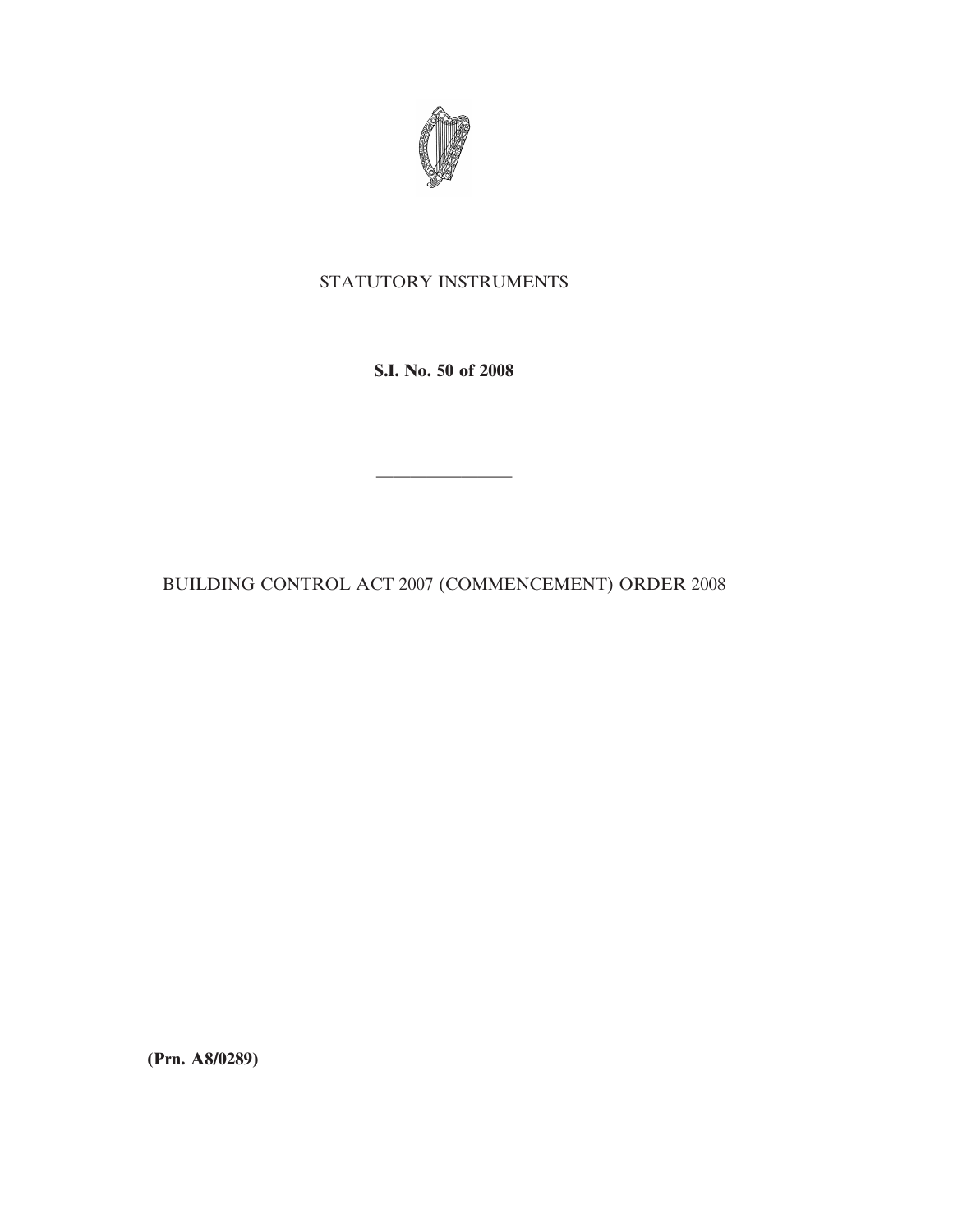## BUILDING CONTROL ACT 2007 (COMMENCEMENT) ORDER 2008

The Minister for the Environment, Heritage and Local Government, in exercise of the powers conferred on him by Section 1(3) of the Building Control Act 2007 (No. 21 of 2007) hereby orders as follows:—

#### *Citation*

1. This Order may be cited as the Building Control Act 2007 (Commencement) Order 2008.

### *Commencement*

2. The 1 March 2008 is appointed as the day on which the following provisions of the Building Control Act 2007 (No. 21 of 2007) shall come into operation, namely Part 1 and Part 2, except the provisions of Sections 5 and 6 of Part 2.

3. The 1 May 2008 is appointed as the day on which the following provisions of the Building Control Act 2007 (No. 21 of 2007) shall come into operation, namely Parts 3 to 7.



GIVEN under the Official Seal of the Minister for the Environment, Heritage and Local Government, 28 February 2008

JOHN GORMLEY. Minister for the Environment, Heritage and Local Government.

*Notice of the making of this Statutory Instrument was published in "Iris Oifigiu´il" of* 4*th March*, 2008.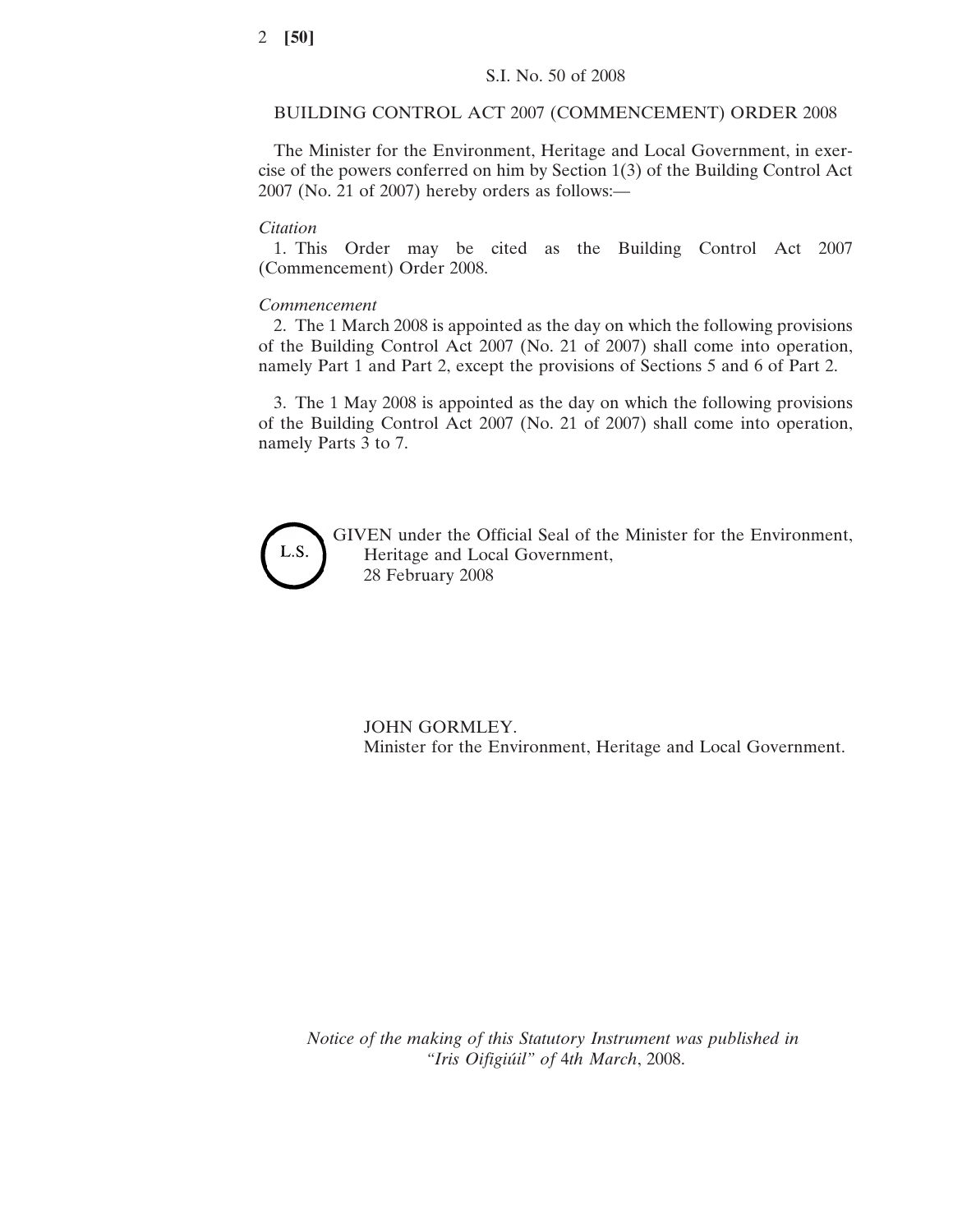**[50]** 3

## EXPLANATORY NOTE

*(This note is not part of the Instrument and does not purport to be a legal interpretation.)*

This Order brings the provisions of Part 1 and Part 2 of the Building Control Act 2007, except for the provisions of Sections 5 and 6 of Part 2, into operation on 1 March 2008.

The provisions of Parts 3 to 7 of the Act will come into operation on 1 May 2008.